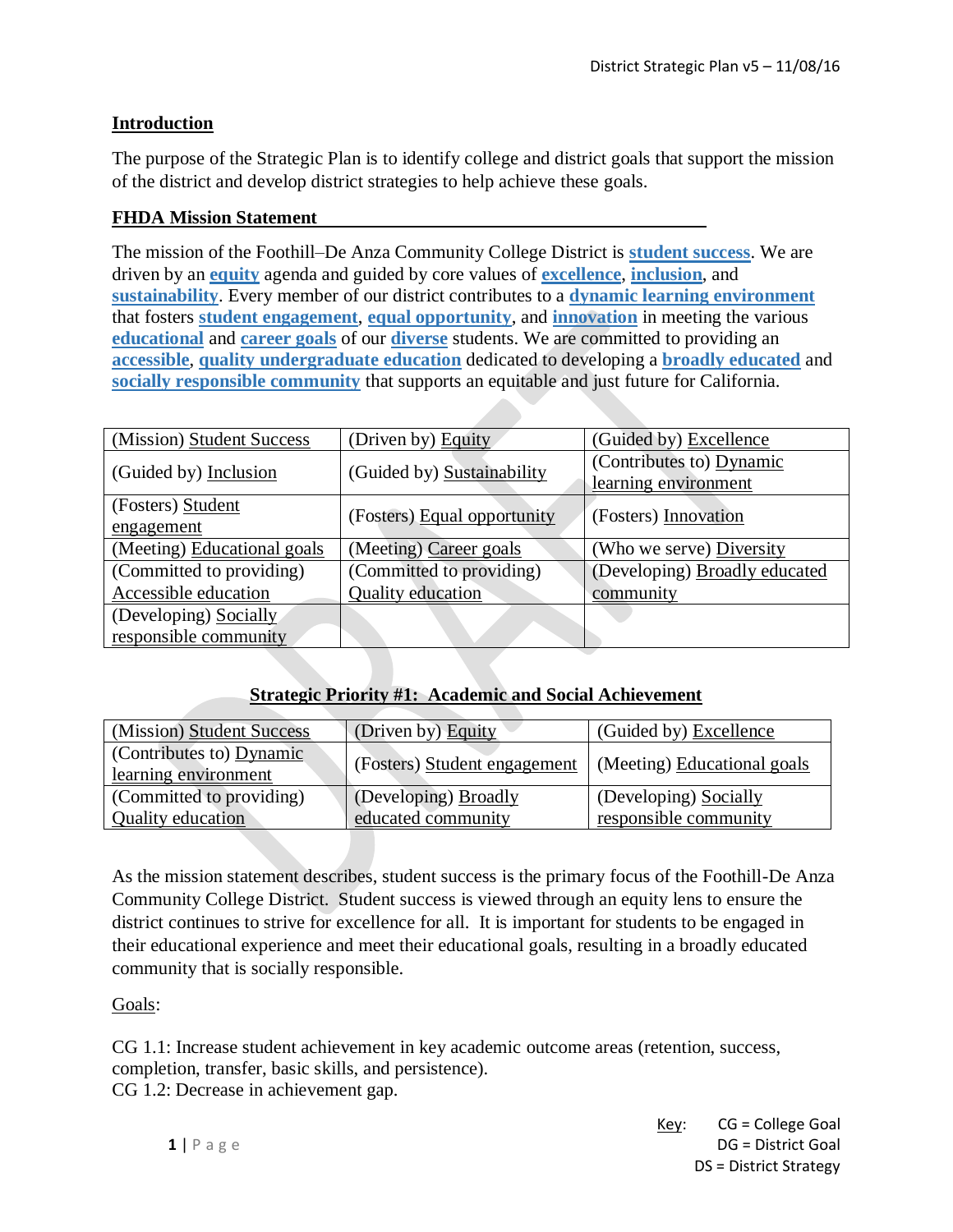CG 1.3: Increase participation in community and civic engagement within and outside the college.

### Strategies:

DS 1.1: Develop a data rich environment that increases end user confidence and ability to utilize/engage student success data and develop strategies to decrease inequities in outcomes.

Metric 1.1a: Complete the development of customized data reporting tools – higher education profiles, inquiry tool, and Argos reporting.

Metric 1.1b: Conduct training workshops on the use of data resources.

DS 1.2: Increase support from the foundation that increases engagement by the community and supports efforts to reduce achievement gaps.

Metric 1.2a: Raise three million to renovate and expand STEM Success Center. Metric 1.2b: Raise an additional \$150 thousand to support programs such as VIDA, LEAD, and APALI.

| (Driven by) Equity       | (Guided by) Inclusion       | (Guided by) Sustainability |
|--------------------------|-----------------------------|----------------------------|
| (Fosters) Student        | (Fosters) Equal opportunity | (Who we serve) Diversity   |
| engagement               |                             |                            |
| (Committed to providing) |                             |                            |
| Accessible education     |                             |                            |

**Strategic Priority #2: Our community**

As previously discussed, success for all students is central to the work of the District. In addition to equity in success, it is important for the District to ensure we are accessible to and inclusive of all members of our diverse community. This community also includes the employees of the district and in order to sustain a dynamic learning environment that is innovative and focused on students, we must continually address the needs of employees in relation to their ability to afford to live here.

# Goals:

CG 2.1: Reduce access barriers and increase enrollment, especially for underserved populations. CG 2.2: Increase community partnerships that promote lifelong learning opportunities and develop K-12, adult ed., & four-year degree pathways.

DG 2. $\mathbf{I}$ : Review and revise hiring procedures to strengthen equity, diversity, and employee relations.

# Strategies:

DS 2.1: Increase financial supports for students.

Metric 2.1a: FHDA Foundation will raise \$500 thousand in additional scholarship, book vouchers, and emergency funds. [Also for CG 2.1/DS 2.1 - have the colleges identified what the barriers are? If so, can look at them to see how district might help. If the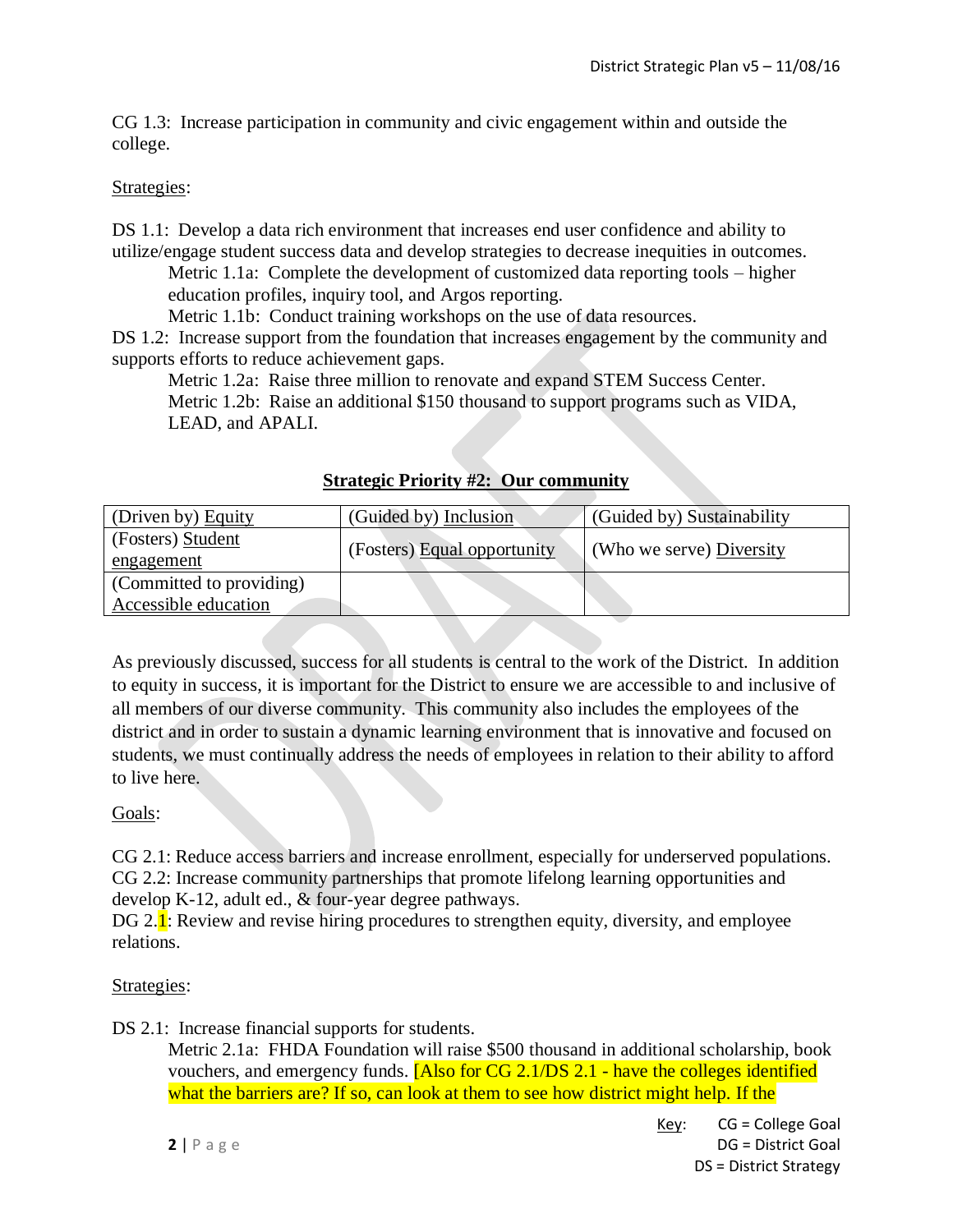colleges have not yet identified what barriers exist, perhaps that could be the district strategy? Assist them with ID?

DS 2.2: Develop and implement strategies for improving diversity of qualified applicant pools to reduce disparity between student and employee demographics.

Metric 2.2a: *Metric mention specific strategies we want to implement?* Metric 2.2b: *Metric around the reducing disparity between student and employee demographics?*

DS 2.3: Implement Equal Opportunity (EO) Plan initiatives regarding hiring committees Metric 2.3a: Provide training for all members of hiring committees to understand unconscious bias

Metric 2.3b: Provide training for all administrators and managers in the role and responsibilities of EO Reps on hiring committees.

| (Mission) Student Success   | (Driven by) Equity          | (Guided by) Inclusion    |
|-----------------------------|-----------------------------|--------------------------|
| (Contributes to) Dynamic    | (Fosters) Equal opportunity | (Fosters) Innovation     |
| learning environment        |                             |                          |
| (Meeting) Educational goals | (Meeting) Career goals      | (Who we serve) Diversity |
| (Committed to providing)    |                             |                          |
| Accessible education        |                             |                          |

# **Strategic Priority #3: Learning & Support Services**

The learning and support services we provide greatly impact the ability of our community to achieve the mission of student success. To create a dynamic learning environment that is accessible and inclusive to all our diverse students, we need to be innovative in how we help meet their educational and career goals.

Goals:

CG 3.1: Enhancing support for online growth and quality that would address the digital divide. CG 3.2: Continuous improvement of student services and other high-impact practices that increase student success.

DG 3.1: *Something about the district providing online resources to help the colleges in this area. Perhaps focus on online resources that will help increase efficiencies and effectiveness in learning and support services.*

#### Strategies:

DS 3.1: *Through OEI, develop online learning resources to address digital divide.* Metric 3.1a

DS 3.2: *Student services working with ETS to develop better technology-based resources. That would help improve practice…potentially.*

Metric 3.2a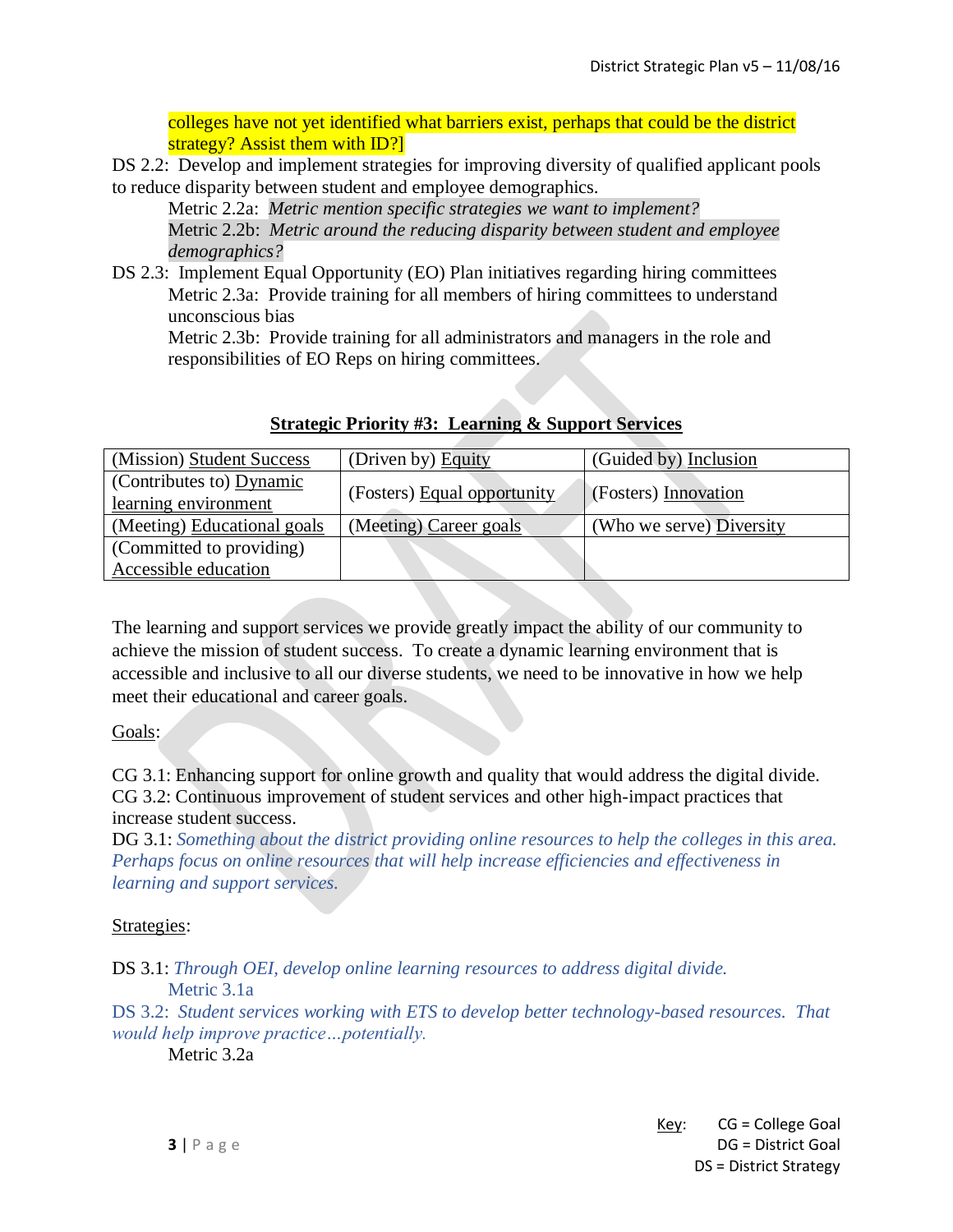| (Mission) Student Success | (Fosters) Innovation                              | (Meeting) Career goals                         |
|---------------------------|---------------------------------------------------|------------------------------------------------|
| (Who we serve) Diversity  | (Developing) <b>Broadly</b><br>educated community | (Developing) Socially<br>responsible community |

### **Strategic Priority #4: Career goals**

Student success can mean many things. For many at the community college, success comes in the form of professional development to advance one's career, earning a CTE certificate/degree, or completing an academic pathway that will lead them to a four-year degree in the field of their choice. Consequently, FHDA places a priority in understanding the professional needs of our community as well as support in achieving their professional goals.

#### Goals:

CG 4.1: Partner with business and industry to prepare students for the workforce. CG 4.2: Increase employment rates for CTE participants.

#### Strategies:

DS 4.1: Increase support for student internships.

Metric 4.1a: FHDA Foundation will raise \$50 thousand for additional student internships.

# **Strategic Priority #5: Learning facilities**

| (Mission) Student Success              | (Guided by) Sustainability | (Contributes to) Dynamic<br>learning environment |
|----------------------------------------|----------------------------|--------------------------------------------------|
| (Fosters) Student<br><u>engagement</u> | (Fosters) Innovation       | (Who we serve) Diversity                         |

Central to meeting our mission of student success are the district facilities we use to provide the learning environment. FHDA has placed an emphasis on creating a learning environment and learning spaces that focus on being environmentally friendly as well as fostering student engagement. We want to reduce our carbon footprint so that future generations can enjoy the educational opportunities afforded to them at FHDA; and manage that landscape in a way that is inviting to students and motivates them to engage in their educational experience.

# Goals:

CG 5.1: Expand college practices and initiatives to support environmental stewardship. CG 5.2: Management of space to encourage dialogue and engagement.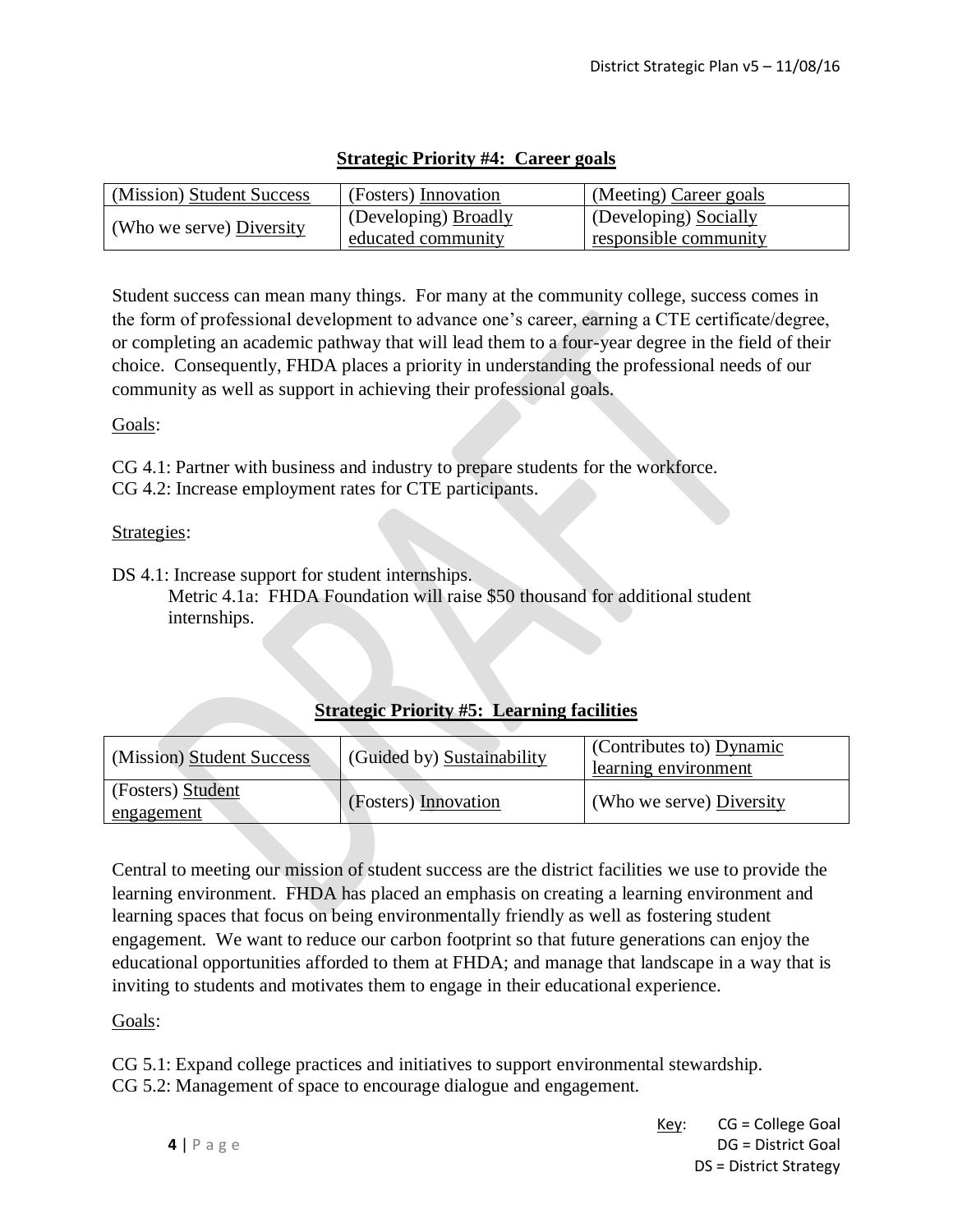### Strategies:

DS 5.1: Reduce college/district reliance on purchased utilities.

Metric 5.1a: *Is there a specific "number" we can identify as a measure? For example, increase photovoltaic energy and cogeneration heat by X% and reduce purchased utilities by Y%.*

DS 5.2: Implement facilities master plan strategies regarding classroom and campus spaces. Metric 5.2a: *What is a specific metric regarding advanced teaching technology? And/or appropriately sized classroom and lab space?* Metric 5.2b: Foothill – centralize location of all campus services (e.g. registration, counseling, financial aid) to the quad area of the campus. Metric 5.2c: De Anza – *check the FMP for an organizational change that will help students engage with the campus.*

| (Mission) Student Success | (Guided by) Sustainability                       | Contributes to Dynamic<br>learning environment |
|---------------------------|--------------------------------------------------|------------------------------------------------|
| (Fosters) Innovation      | (Committed to providing)<br>Accessible education |                                                |

#### **Strategic Priority #6: Fiscal responsibility**

Fiscal responsibility has long been a priority for FHDA. It is fundamental to our ability to provide an education that is accessible to our community and innovative to meet the evolving needs of our community. Given the recent era of economic fluctuations, fiscal responsibility has become a more central point to the learning environment we are able to create. Not only with respect to the employees we are able to staff but also the programs we are able to provide. This is why fiscal responsibility continues to be a strategic priority for FHDA.

#### Goals:

CG 6.1: Maintain stable salaries and benefits.

CG 6.2: Increase advocacy at the state level, increase grants and private donations to secure stable and sustainable funding, and manage college resources strategically.

DG 6.1: *Something from Business Services around how we manage the budget?* DG 6.2: *Something from the foundation and/or Business Services around external funding resources?*

#### Strategies:

- DS 6.1: *Something from Business Services regarding fiscal management?* Metric 6.1a: *Perhaps something around resource allocation assessment?*
- DS 6.2: Increase financial support from external sources.

Metric 6.2a: FHDA Foundation increasing overall fundraising by \$500 thousand, annually.

Key: CG = College Goal **5** | P a g e **DG = District Goal** DS = District Strategy